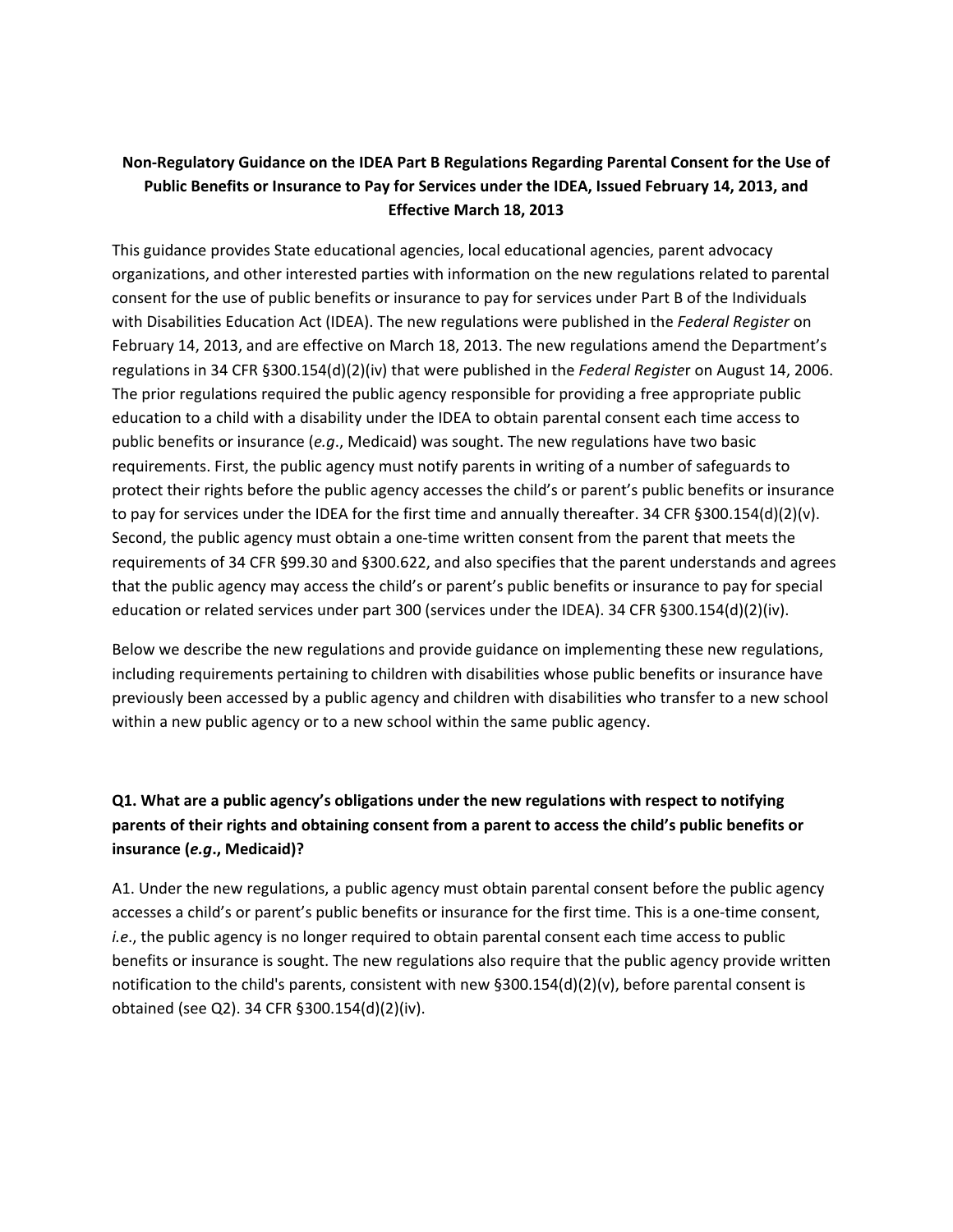### **Q2. What are the parental notification requirements under the new regulations?**

A2. Prior to accessing a child's or parent's public benefits or insurance for the first time, and annually thereafter, a public agency must provide written notification, consistent with §300.503(c), to the child's parents, that includes:

1) A statement of the parental consent provisions in  $\S 300.154(d)(2)(iv)(A)-(B);$ 

2) A statement of the "no cost" provisions in §300.154(d)(2)(i)-(iii);

3) A statement that the parents have the right under 34 CFR part 99 and part 300 to withdraw their consent to disclosure of their child's personally identifiable information to the agency responsible for the administration of the State's public benefits or insurance program (*e.g.*, Medicaid) at any time; and

4) A statement that the withdrawal of consent or refusal to provide consent under 34 CFR part 99 and part 300 to disclose personally identifiable information to the agency responsible for the administration of the State's public benefits or insurance program (*e.g.*, Medicaid) does not relieve the public agency of its responsibility to ensure that all required services are provided at no cost to the parents. 34 CFR §300.154(d)(2)(v).

The notification must be written in language understandable to the general public and in the native language of the parent or other mode of communication used by the parent, unless it is clearly not feasible to do so. 34 CFR §300.503(c). The notification also must be provided before parental consent is obtained. 34 CFR §300.154(d)(2)(iv).

While the new regulations require the public agency to provide the first written notification to the parents prior to accessing the child's or parent's public benefits or insurance for the first time, the regulations do not specify when the subsequent annual written notification must be provided to the parents. This is because public agencies need to have the flexibility to determine the timing of the annual written notification (see Q3).

#### **Q3. How should a public agency provide the written notification to parents?**

A3. There are a number of ways in which the public agency may provide the required written notification to parents.

The written notification may be:

- 1. Mailed to the parents, or
- 2. E-mailed if requested by the parents, and if consistent with State or public agency policies, or
- 3. Provided at an IEP Team meeting if the meeting occurs prior to the first time a public agency accesses a child's or parent's public benefits or insurance, or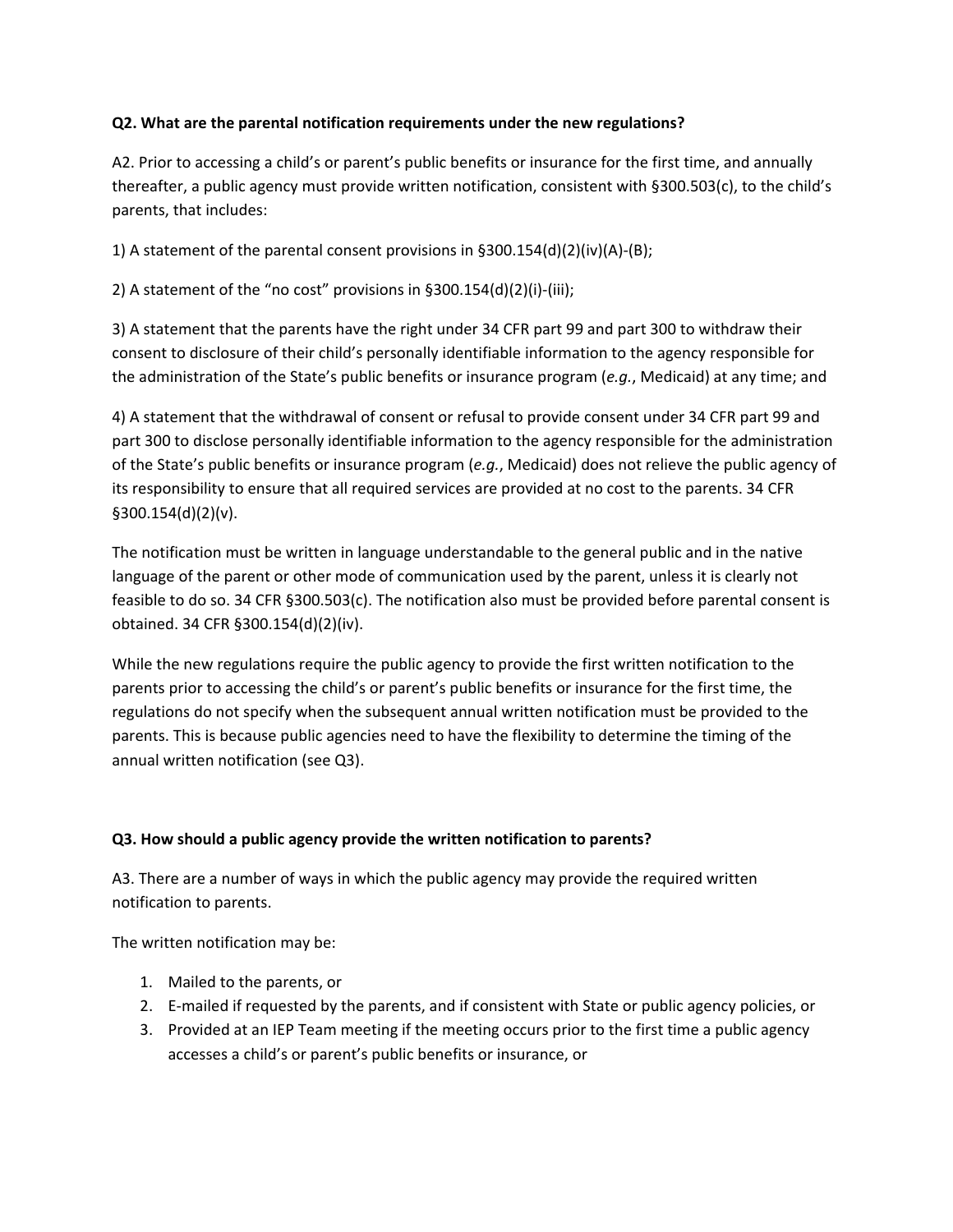4. Provided through other means determined by the public agency, so long as all of the written notification requirements in these new regulations are met. This includes the requirement that the public agency provide written notification before obtaining parental consent.

### **Q4. What are the parental consent requirements under the new regulations?**

A4. Consistent with 34 CFR §99.30 of the regulations implementing the Family Educational Rights and Privacy Act (FERPA) and the IDEA Part B consent requirements in 34 CFR §300.622, a public agency must obtain parental consent before releasing a child's personally identifiable information from education records for billing purposes to a public benefits or insurance program (e.g., Medicaid) for the first time. Under new §300.154(d)(2)(iv)(B), this consent must also include a statement specifying that the parent understands and agrees that the public agency may access the child's or parent's public benefits or insurance to pay for services under part 300. Because this consent must be in writing, the public agency would typically use a consent form. This parental consent form must specify:

- 1. The personally identifiable information that may be disclosed (e.g., records or information about the services that may be provided to a particular child),
- 2. The purpose of the disclosure (e.g., billing for services under part 300),
- 3. The agency to which the disclosure may be made (e.g., the State's public benefits or insurance program (e.g., Medicaid)). 34 CFR §300.154(d)(2)(iv)(A), and
- 4. That the parent understands and agrees that the public agency may access the child's or parent's public benefits or insurance to pay for services under part 300.

# **Q5. Must a public agency modify its consent forms to comply with the new parental consent requirement?**

A5. No, not necessarily. In implementing the new parental consent requirement, a public agency may choose either to:

- 1. Modify its existing forms. A public agency may add the statement that the parent understands and agrees that the public agency may access the child's or parent's public benefits or insurance to pay for services under part 300, to the consent required under 34 CFR §99.30 and §300.622 regarding the release of personally identifiable information to a public benefits or insurance program (*e.g.,* Medicaid) for billing purposes; or
- 2. Develop a new form. A public agency may develop a new consent form that includes the statement that the parent understands and agrees that the public agency may access the child's or parent's public benefits or insurance to pay for services under part 300.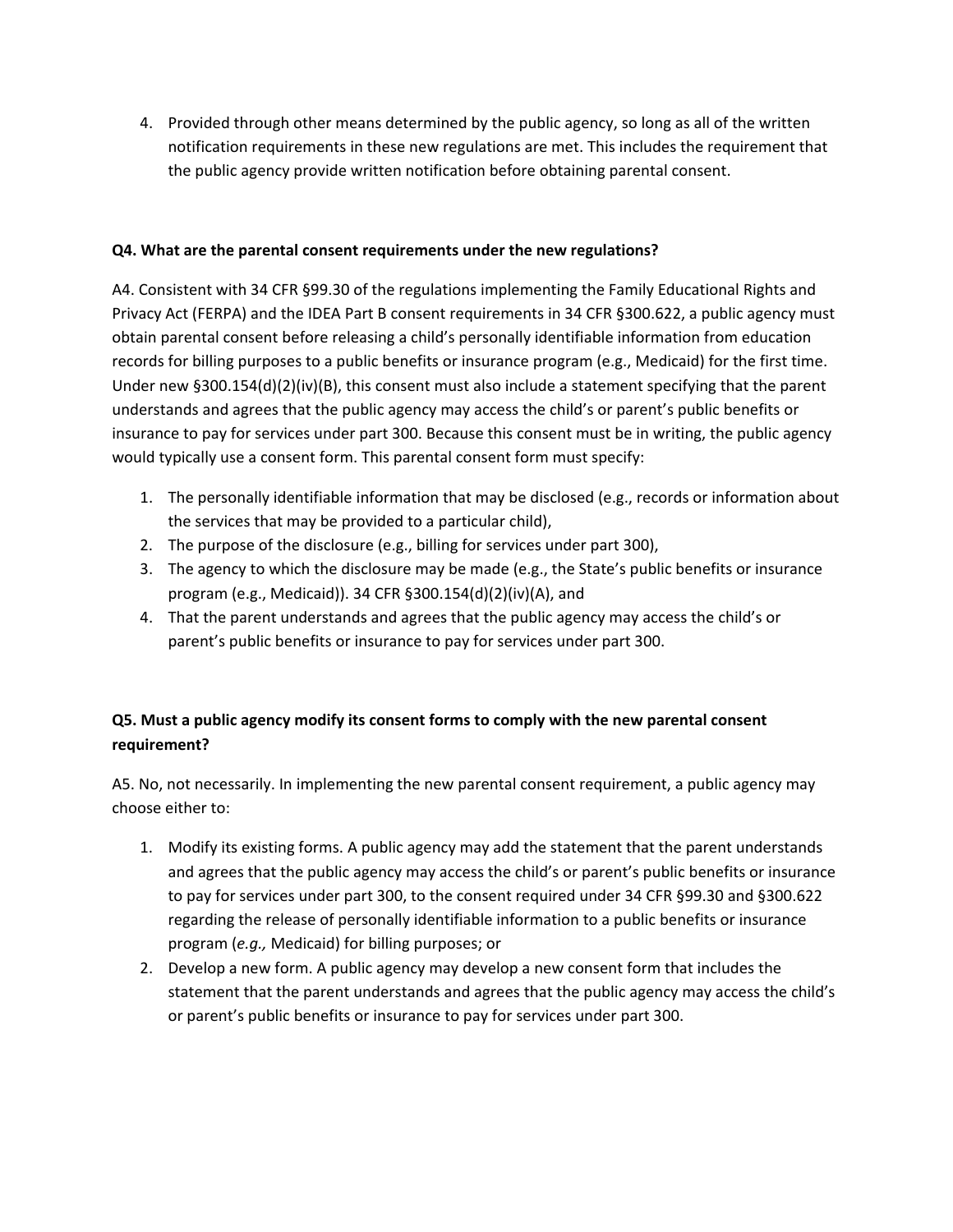## **Q6. May a public agency accept digital or electronic signatures when obtaining consent under the new parental consent requirements?**

A6. A public agency may accept digital or electronic signatures when obtaining the parental consent required under 34 CFR §99.30 and §300.622, as described in new §300.154(d)(2)(iv)(A). Under 34 CFR §99.30(a), the parental consent that must be obtained before disclosure of personally identifiable information must be signed and dated. Under 34 CFR §99.30(d), this consent may include a record and signature in electronic form that:

- 1. Identifies and authenticates a particular person as the source of the electronic consent; and
- 2. Indicates such person's approval of the information contained in the electronic consent, *i.e*., disclosure of the child's personally identifiable information to the agency responsible for the administration of the State's public benefits or insurance program (*e.g*., Medicaid) for billing purposes to pay for services under part 300.

Additionally, under new §300.154(d)(2)(iv)(B), the electronic consent must include a statement that the parent understands and agrees that the public agency may access the child's or parent's public benefits or insurance to pay for services under part 300.

# Q7. Are there any situations in which a public agency is not required to obtain a new parental consent **under the new regulations?**

A7. Yes. Under these new regulations, and notwithstanding the annual written notification requirements, a public agency is not required to obtain a new parental consent if the following conditions are present:

- 1. There is no change in any of the following: the type (*e.g*., physical therapy or speech therapy) of services to be provided to the child; the amount of services to be provided to the child (frequency or duration); or the cost of the services charged to the public benefits or insurance program (e.g., Medicaid); and
- 2. A public agency has on file a parental consent that meets the requirements of the prior §300.154(d)(2)(iv)(A) and 34 CFR §99.30 and §300.622. This would include a parental consent on file that has been given directly to another agency, such as the State Medicaid agency.

# **Q8. For children with disabilities currently served under the IDEA, what must a public agency do to implement the new parental notification and consent requirements?**

A8. The first time after the effective date of these regulations that there is a change in the type or amount of the services to be provided to the child or a change in the cost of the services to be charged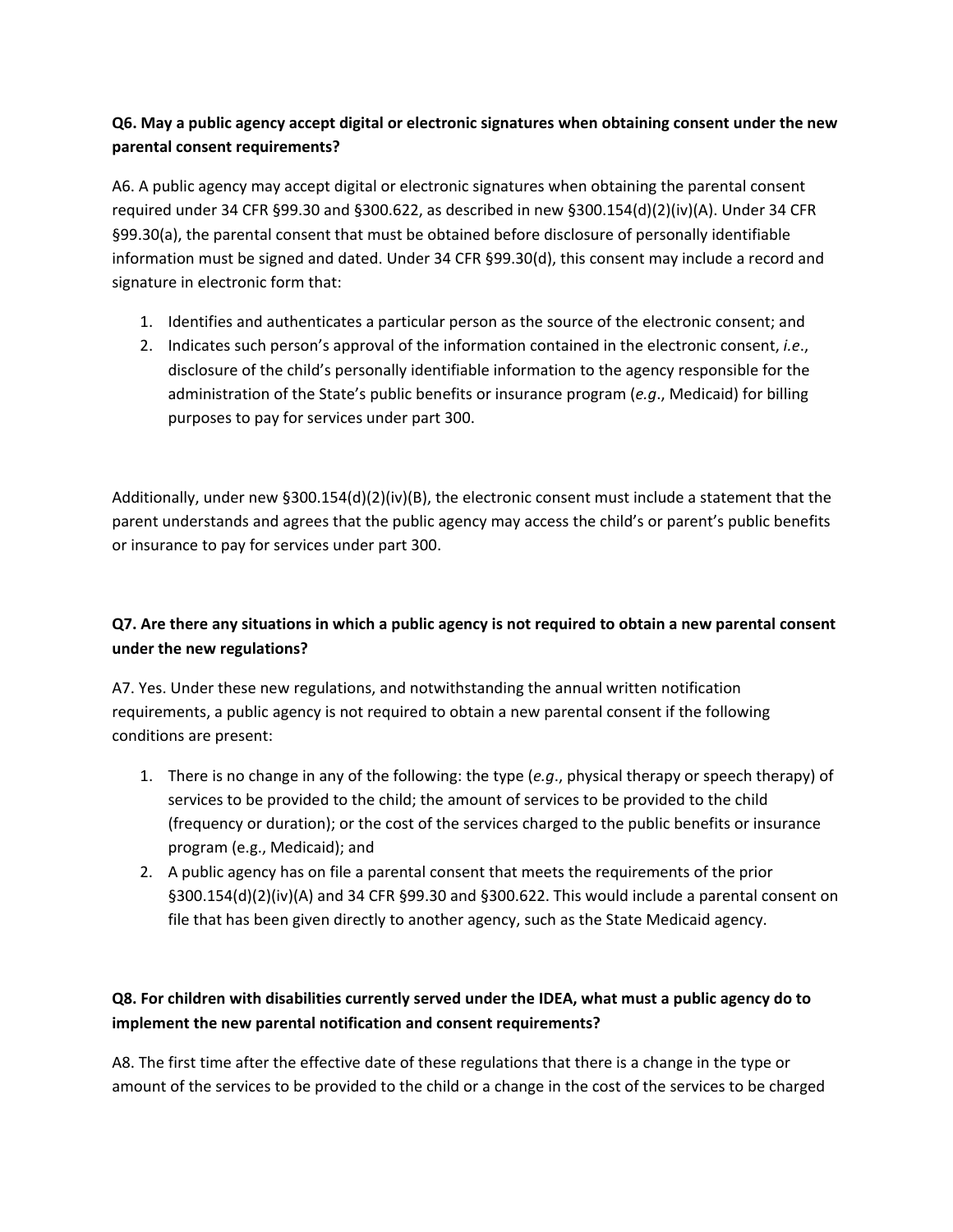to the public benefits or insurance program, the public agency must first provide the parents the written notification described in new §300.154(d)(2)(v) before accessing the child's or parent's public benefits or insurance. The public agency then must obtain parental consent, consistent with new §300.154(d)(2)(iv)(B), stating that the parent understands and agrees that the public agency may access the child's or parent's public benefits or insurance to pay for services under part 300. The public agency must obtain a new parental consent containing this explicit statement from the parent even if the public agency has on file a consent provided to another agency, such as the State Medicaid agency. Once the public agency obtains this one-time consent, the public agency is not required to obtain parental consent before it accesses the child's or parent's public benefits or insurance in the future, regardless of whether there is a change in the type or amount of services to be provided to the child or a change in the cost of the services to be charged to the public benefits or insurance program (*e.g.,* Medicaid). However, the public agency must annually thereafter provide parents with the written notification described in new §300.154(d)(2)(v). This annual written notification will help ensure that parents understand their rights when a public agency uses their or their child's public benefits or insurance to pay for services required under the IDEA.

## **Q9. What steps may a public agency take under the new regulations if parents have previously** declined to consent to the use of public benefits or insurance to pay for services under the IDEA? If a **parent continues to refuse to consent or withdraws consent, what are a public agency's obligations?**

A9. If a parent previously declined to provide consent (or withdrew consent) to disclose personally identifiable information to the State's public benefits or insurance program (*e.g.,* Medicaid) for billing purposes, the public agency may make reasonable requests, after providing the written notification described in new §300.154(d)(2)(v), to obtain the parental consent required under new §300.154(d)(2)(iv). However, a parent's withdrawal of consent or refusal to provide consent under 34 CFR part 99 and §300.622 to disclose personally identifiable information to the agency responsible for the administration of the State's public benefits or insurance program (*e.g.,* Medicaid) does not relieve the public agency of its responsibility to ensure that all required services are provided at no cost to the parents. 34 CFR §300.154(d)(2)(v)(D).

**Q10. What are a public agency's obligations to provide parental notification when a child has an IEP but the public agency has not previously sought to access the parent's or child's public benefits or** insurance (e.g., Medicaid) to pay for services under the IDEA, and the public agency seeks to access **the child's or parent's public benefits or insurance for the first time?**

A10. Once the new regulations become effective, if a public agency seeks to access the child's or parent's public benefits or insurance to pay for services under the IDEA for the first time, the public agency must provide the parents the written notification described in new §300.154(d)(2)(v) and then obtain parental consent consistent with new §300.154(d)(2)(iv) before the public agency may access the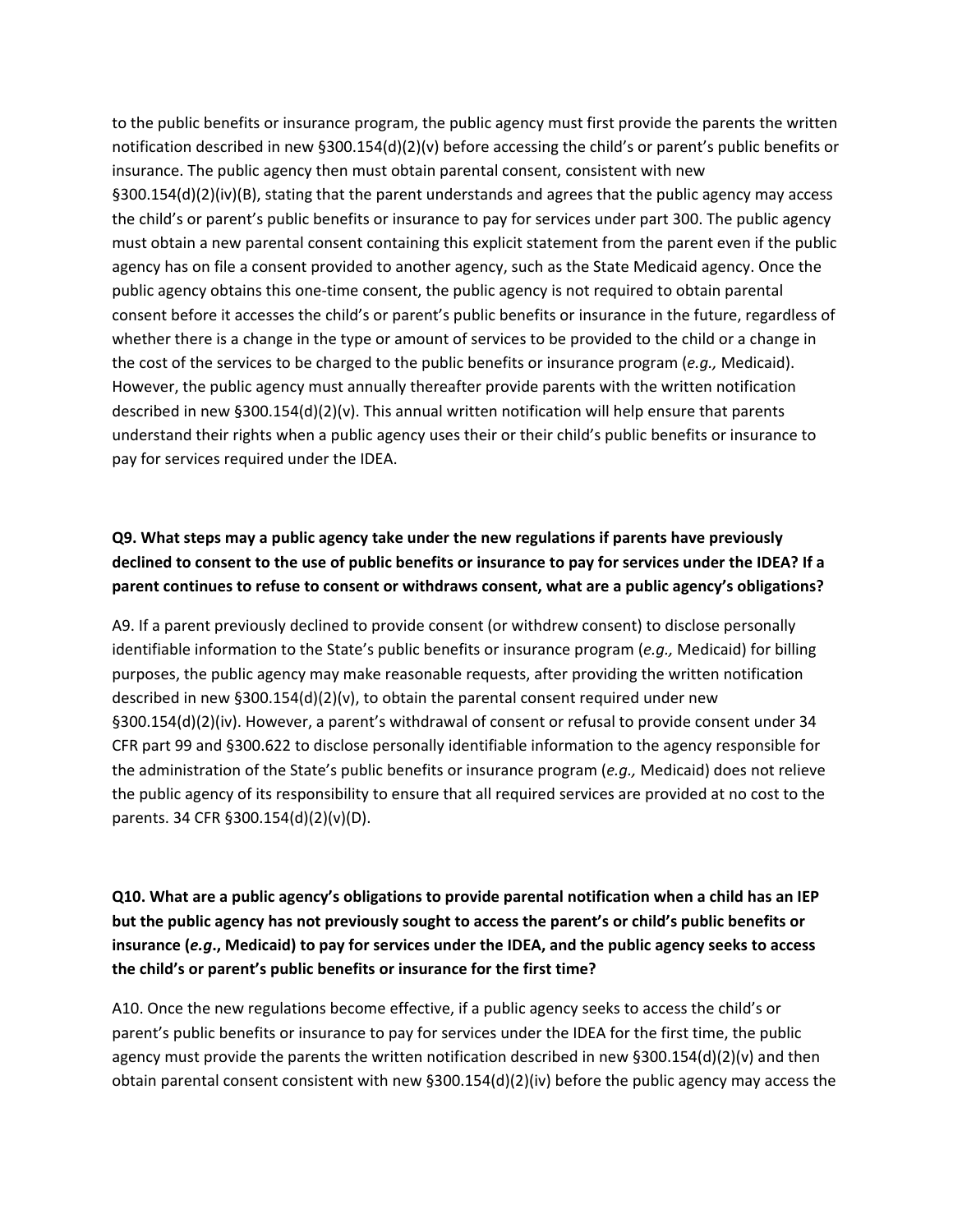child's or parent's public benefits or insurance for the first time. If parental consent is obtained, the public agency must provide the written notification to the parents annually thereafter.

# **Q11. What are a public agency's obligations to provide parental notification when a child has an IEP and the public agency has previously billed the child's or parent's public benefits or insurance program (***e.g***., Medicaid) to pay for services under part 300?**

A11. Even if there is no change in the type or amount of services to be provided to the child or in the cost of the services to be charged to the public benefits or insurance program (*e.g.*, Medicaid), once the new regulations become effective, the public agency must provide the written notification described in new §300.154(d)(2)(v) to the parents before the public agency may access the child's or parent's public benefits or insurance. The public agency also must provide this written notification to the parents annually thereafter.

# **Q12. What are a public agency's obligations to provide parental notification and obtain parental** consent under the new regulations in situations where a child transfers to a new school within a new **school district?**

A12. The responsibility for providing written notification and obtaining parental consent prior to the disclosure of personally identifiable information for billing purposes to the State's public benefits or insurance program (*e.g.*, Medicaid) and before accessing a child's or parent's public benefits or insurance for the first time rests with the public agency responsible for providing a free appropriate public education to the child, not with the individual school. Thus, if a child with an IEP who was enrolled in a school within one public agency transfers to a school within a new public agency, the new public agency responsible for educating the child must provide the parents with the written notification described in new §300.154(d)(2)(v) to inform the parents of their rights and protections when access to their or their child's public benefits or insurance is sought. The new public agency then must obtain parental consent, consistent with new §300.154(d)(2)(iv), to disclose personally identifiable information to the public benefits or insurance program (*e.g.*, Medicaid) for billing purposes and prior to accessing the child's or parent's public benefits or insurance for the first time. This new consent must include the statement specifying that the parent understands and agrees that the new public agency may access the child's or parent's public benefits or insurance to pay for services under part 300. Once parental consent has been obtained for the new public agency to access the child's or parent's public benefits or insurance for the first time, no additional parental consent is required for the new public agency to bill the child's or parent's public benefits or insurance program (*e.g.*, Medicaid) in the future, regardless of whether there is a change in the type or amount of services to be provided to the child or in the cost of the services to be charged to the public benefits or insurance program. However, the new public agency must provide the written notification described in new §300.154(d)(2)(v) to the parents annually thereafter.